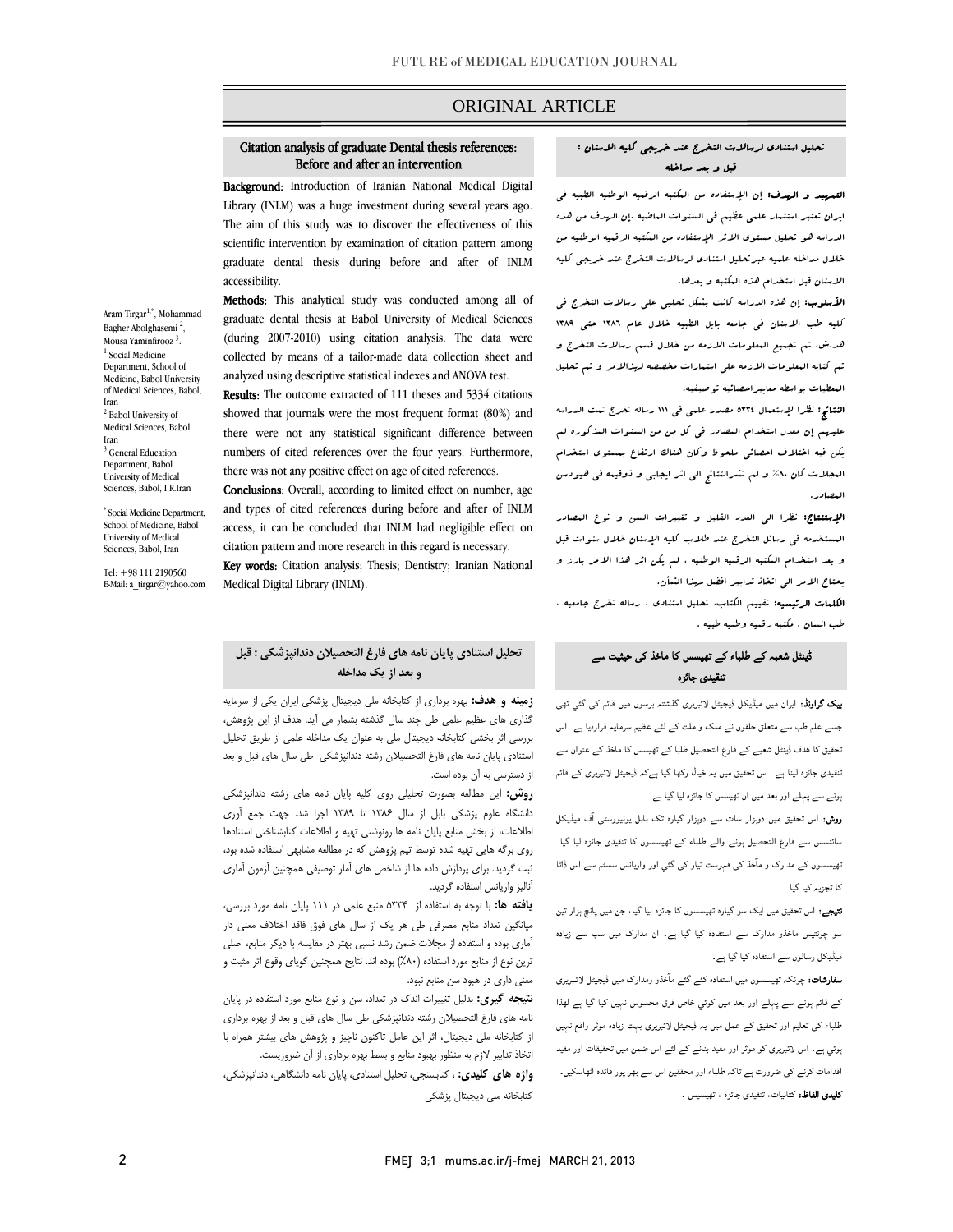#### **INTRODUCTION**

In recent years, many attempts have been made to improve scientific and updated sources access and this matter has been accompanied with changes in information getting process from universities and higher education institutes. Among these attempts, the Iranian National Medical Digital Library in 1387 was established by the Ministry of Health, Treatment and Medical Education where the accessibility to the latest published books and electronic journals of the world for all medical universities of the country became possible in a consortium framework.

Accessibility to over five thousand reliable medical publications, two hundred medical references, millions of scientific article reviews from the most reliable data bases and other resources such as theses, medical pictures, retraining courses, patient's guides, advanced intelligent medical diagnostic system are among the other unique facilities of this consortium (1).

In this manner in a rather similar step during the past months, the topic of using portal of medical digital resource (PMDR) has been discussed wherein the possibility of getting access to a vast variety of the latest medical information resources in the world without time or place limitation has been provided for the professors, researchers, students, and health care experts.

Now, one of the considerably important issues for people in charge and research and educational decision makers of universities, institutes, and that involved companies is that the easy access to scientific resources has led to an increase in using them. Has the mean age of scientific resources according to faster access to resources, followed a decrease in the mean age? Have the parts and patterns of using resources in researcher's scientific publications such as theses and articles been accompanied? Unfortunately, in contrast with the key role of this data for people in charge and decision makers (such as research and education authorities of universities), and on one hand the necessity of getting aware of using resources for determining the process of future improvements and the method of collecting and keeping resources in libraries (for library managers and librarians), the described data has not been available and has been very limited because of short duration of time of intervention and this lack is especially tangible in medical sciences field (2-4).

Citation analysis is one of the well-known methods in information giving field by which citation behavior pattern could be studied and scientific literature can be analyzed through studying variables such as number and kind of used sources, used language, antiquity of sources, and etc. however, the necessity of providing and keeping sources in libraries can be understood (5-6). For example Hojati and Khoshtarash (2004) conducted a study through citation analysis method on English publications used in articles published by Shahid Beheshti University of Medical Sciences. It has been known that 90 English journals available in the Main Library of the university have never been used in published articles and so 4 of the most cited journals have not been available among the journals of the

# main library (7).

 In another example in a study by Cox in 2008, through citation analysis method on dentistry graduates' theses, it became clear that dentistry students generally had used and most of the used journals were available among the journals of Faculty of Dentistry-Library (8). periodical and updated dentistry journals in their theses

 In providing the vast and updated scientific sources in dentistry field (because of the considerable qualitative and considered as one of the scientific necessities of our country in the current condition during the few post years, we have continuously faced problems in providing resources in this field. In this study, the aims were 1: to examine the citation the availability of National medical digital library) and 2: to discover the deficiencies in a way, and at the same time, to study the effect of this intervention on the condition of using scientific sources in dentistry and prove the necessary coming years. quantitative development of this major in our country) behavior in dentistry students' theses (years before and after data for more precise selection and preparation of source in

# **METHODS**

 $\overline{a}$ 

 This was an analytical cross-sectional study conducted on start of 2007 until the end of 2010, available in Main Library of Babol University of Medical Sciences. The method of the study is bibliometrics citation analysis. Citation analysis is one of the most widely used methods of bibliometrics in number of citations in different texts like journals, theses, and etc. (6). Therefore, all the theses of General Dentistry program were included in the study without exception and with thorough census. For the data collection, we pre- the citation bibliometric data was recorded based on variables such as the type of resources, language, time of publication, and etc. on data placement papers provided previously by research team and used them in a similar resources cited in the form of subtitles or in other parts of the theses were not taken into consideration, and just cited resources in references were recorded in data collection papers. In the next step, data was entered into research theories. Descriptive statistics, distribution scales and central tendency, and also variance analysis were used, the significant level was considered as  $p < 0.05$ . the Dental Sciences graduates' thesis, defended from the which the research analysis texts through counting the rated a draft of the references of all the theses and then study on medical students (9). It is worth mentioning that the computer and analyzed by SPSS appropriately with

## **RESULTS**

 The results of the collection of used sources in 111 theses of dentistry students from 2007 to 2010 show that a total of 5334 sources have been cited during this period. Twenty, 25, and 28% of the used sources are related to every each year from 2007 to 2010, respectively.

In Table 1, the frequency of theses related to each year and the rate of some variables such as the number of used sources, the numbers of books, journals, in both Persian and English sources are presented.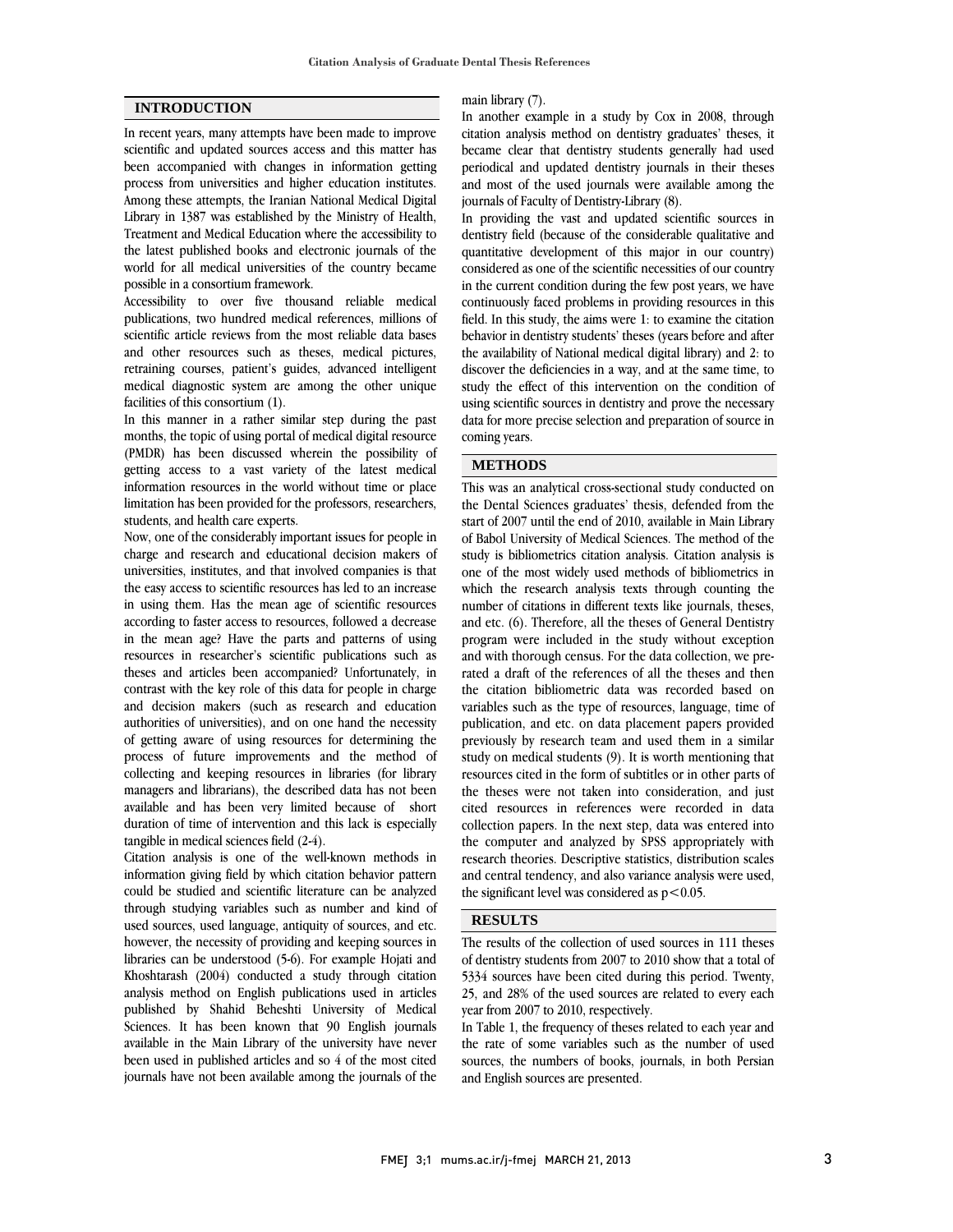$\overline{a}$ 

| Table 1: Quantity of some of the criteria of descriptive statistic for understudy variables in the case of<br>dentistry theses, Main Library of Babol University of Medical Sciences 2007-2010 |                  |                      |                 |                |            |  |  |
|------------------------------------------------------------------------------------------------------------------------------------------------------------------------------------------------|------------------|----------------------|-----------------|----------------|------------|--|--|
| <b>Educational year</b>                                                                                                                                                                        | <b>Frequency</b> | <b>Variable</b>      | Mean $(\pm SD)$ | Min            | <b>Max</b> |  |  |
| 2007                                                                                                                                                                                           | 24               | Number of references | 44.6(18.4)      | 13             | 90         |  |  |
|                                                                                                                                                                                                |                  | Number of book       | 9.0(5.7)        | $\mathbf{1}$   | 23         |  |  |
|                                                                                                                                                                                                |                  | Number of journals   | 34.2(16.6)      | 10             | 74         |  |  |
|                                                                                                                                                                                                |                  | Persian sources      | 5.5(0.9)        | $\mathbf{1}$   | 13         |  |  |
|                                                                                                                                                                                                |                  | English sources      | 40.2(4)         | 10             | 80         |  |  |
| 2008                                                                                                                                                                                           | 27               | Number of references | 49.2 (23.2)     | 21             | 110        |  |  |
|                                                                                                                                                                                                |                  | Number of book       | 8.4(4.5)        | $\mathbf{1}$   | 19         |  |  |
|                                                                                                                                                                                                |                  | Number of journals   | 38.7(2.2)       | 9              | 100        |  |  |
|                                                                                                                                                                                                |                  | Persian sources      | 6(6.3)          | $\overline{0}$ | 27         |  |  |
|                                                                                                                                                                                                |                  | English sources      | 42.4(28.8)      | $\tau$         | 108        |  |  |
| 2009                                                                                                                                                                                           | 29               | Number of references | 49.1 $(25.6)$   | 10             | 117        |  |  |
|                                                                                                                                                                                                |                  | Number of book       | 6.5(2.3)        | 3              | 12         |  |  |
|                                                                                                                                                                                                |                  | Number of journals   | 40(21.9)        | $\overline{7}$ | 110        |  |  |
|                                                                                                                                                                                                |                  | Persian sources      | 4.7(2.7)        | $\mathbf{1}$   | 9          |  |  |
|                                                                                                                                                                                                |                  | English sources      | 45.7(24.7)      | 10             | 117        |  |  |
| 2010                                                                                                                                                                                           | 31               | Number of references | 48.8 (27.4)     | 9              | 122        |  |  |
|                                                                                                                                                                                                |                  | Number of book       | 7(4.9)          | $\mathbf{1}$   | 20         |  |  |
|                                                                                                                                                                                                |                  | Number of journals   | 39.6 (24.9)     | $\mathbf{1}$   | 104        |  |  |
|                                                                                                                                                                                                |                  | Persian sources      | 5.7(5.8)        | $\overline{0}$ | 23         |  |  |
|                                                                                                                                                                                                |                  | English sources      | 43.6(27.7)      | $\overline{4}$ | 115        |  |  |

 $\blacksquare$ l **Table 1: Quantity of some of the criteria of descriptive statistic for understudy variables in the case of** 

 Studying the changes occurred in the status of using sources shows that the average of the number of sources finally 48.8, respectively. In other words, after a tangible improvement in the average of the number sources in the first year of using the INLM, it has reached a rather stable situation. Of course, the domain of the number of used each year) has increased from 77 in 2007 to 89, 107 and finally 113 in other years up to 2010 and represents a considerable change in the domain of the number of used sources .In a way, from at most recent 90 sources in 2007, it a constant growth from the point of maximum number of sources. It is worth mentioning that although using sources has improved, but one-sided variance test on the status of the variable does not show a significant difference (Figure 1). of the greatest part of references used among dentistry students, theses and out of the average of 48.1 resources in each thesis, almost 80% goes to journals (with the average of 38.3 resources for each thesis). Data processing also related to the information taken from the internet and the from 2007 to 2010 has changed from 44.6 to 49.2, and sources (the most and least used sources in the theses of has increased to 110, 117, and 122, respectively and shows As the data in Table 1 shows, journals have always been one showed that almost less than 10% of the courses used



 $\overline{a}$ 

 **Figure 1: The mean of used references in Dental thesis before and after using INLM.** 

 least part of resources from newspapers and other sources such as theses (less than 5%).

 The pattern of using books in this interval was different. In contrast with the observed trend in the case of journals, average number and the average of 9 books for each thesis using books in writing theses has a decreasing rate in its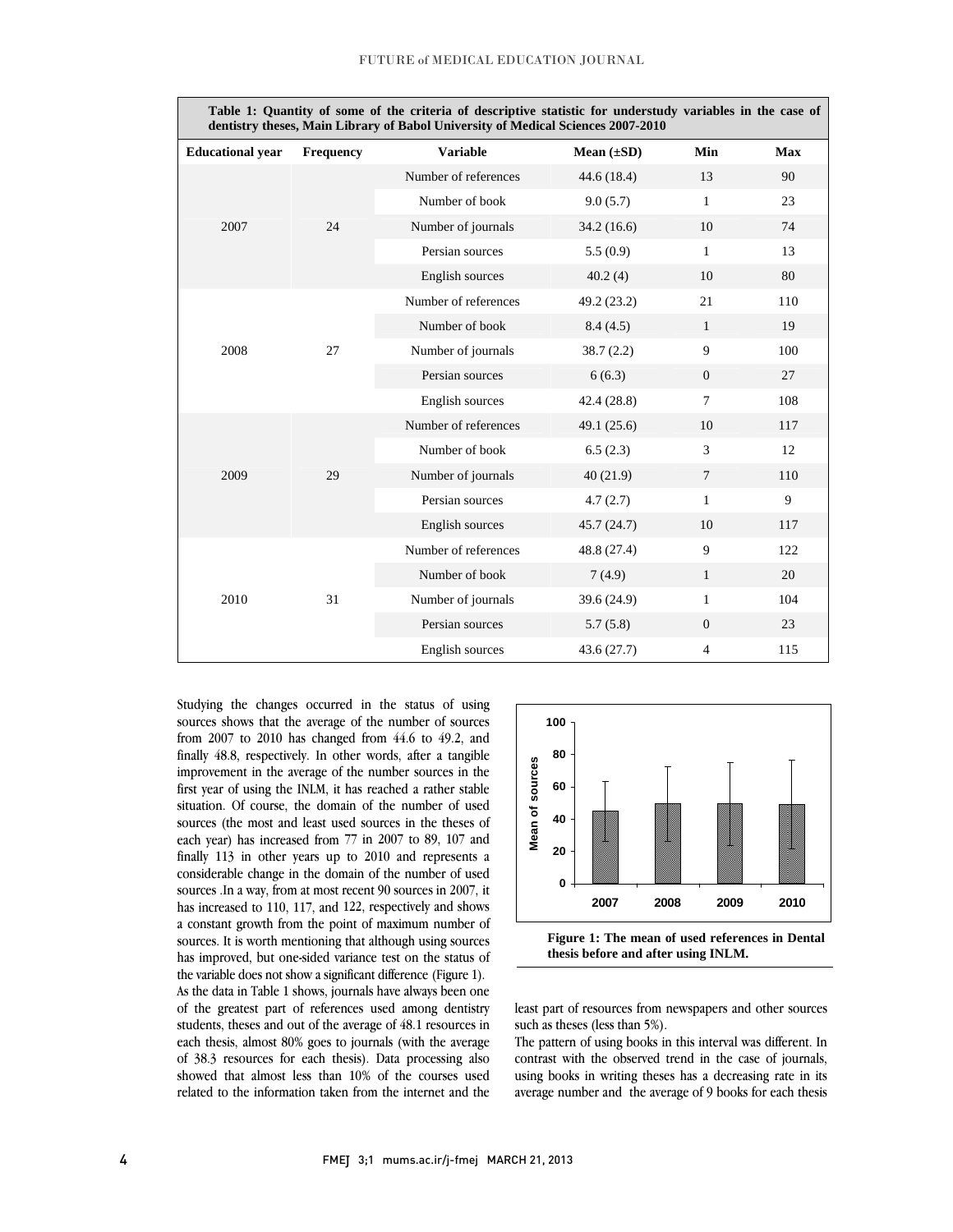in 1386 has decreased to 6.5 and 8.4 and finally to 7 books. In other words, the share of books in dentistry theses has decreased from 20.2% in 1386 to about 13 to 14% in later years. It is worth mentioning that according to the results in all the theses, except one, at least one book has been used. Figure 2 shows the relative frequency distribution of the used sources in theses separated by its kind. As the picture represents, no considerable change is observed in the coefficient of the users' sources.

Studying the number of Persian and English used resources in the theses showed that the average of the number of Persian sources did not have a stable trend and after a small increase in 2008, it decreased in 2009 and again a slight increase in 2010. But in contrast, the average of the number





 of English resources until 2009 has had a stable and statistics of using Persian sources in thesis has shown that a total of 33 dentistry theses (29.7%) do not have any Persian references. increasing trend and has just reduced in 2010. Studying the

 Of course, even worse this shortage has been in the case of theses (60.4%) there has not been any internet sources, and in 70 theses (63.1%) other sources (such as theses or newspapers) have not been used. internet sources, theses, and newspapers. In a way, in 67

 In this study, the average age of the oldest and newest been calculated. The results showed that totally the average age of the most recent resources in dentistry thesis of the past 4 years has been 2.4 years and the average age of the oldest one has been 24.3 years old. Studying the average study are presented in Table 2. sources and also the average age of all the sources have changing trends of these quantities separated by years of

 The results of processing this variable showed that the average age of the all used sources in 111 sources was 8.1 years.

#### **DISCUSSION**

 Analyzing the data showed that the average of the number of used sources for writing theses during the years after 2008 had at least increased by 10% compared with 2007. In thesis increased from 44.6 in 2007 and around 49 in later years (Figure 1). There are some points worth mentioning which are as follows. a way that the average of the number of sources of each

 A: although the 10% increase in the rate of using sources digital library did not have a considerable and significant improvement in comparison with 2007 but probably some of the observed improvement can be related to the availability and accessibility of INLM. during 2008 and years after utilization of medical national

| Table 2: Statistical criteria related to the age of sources in dentistry theses available in central library of Babol |
|-----------------------------------------------------------------------------------------------------------------------|
| University of Medical Sciences 2007-2010                                                                              |

 $\overline{a}$ 

| <b>Educational year</b> | <b>Frequency</b> | <b>Variable</b>               | Mean $(\pm SD)$ | Min          | <b>Max</b>     |
|-------------------------|------------------|-------------------------------|-----------------|--------------|----------------|
| 2007                    | 24               | The age of the newest source. | 1.6(0.7)        | $\mathbf{1}$ | 3              |
|                         |                  | The age of the oldest source  | 23.2(11)        | 8            | 49             |
|                         |                  | Total age of used sources     | 8.2(4.2)        | 3.4          | 23.9           |
| 2008                    | 27               | The age of the newest source  | 1.4(1.2)        | $\theta$     | $\overline{4}$ |
|                         |                  | The age of the oldest source  | 27.5(13.4)      | 8            | 54             |
|                         |                  | Total age of used sources     | 8.8(4.5)        | 3.9          | 21.9           |
| 2009                    | 29               | The age of the newest source. | 1.9(1.4)        | $\theta$     | 5              |
|                         |                  | The age of the oldest source  | 27.5(13.4)      | 8            | 54             |
|                         |                  | Total age of used sources     | 8.8(4.5)        | 3.9          | 21.9           |
| 2010                    | 31               | The age of the newest source. | 1.7(1.4)        | $\mathbf{1}$ | 8              |
|                         |                  | The age of the oldest source  | 23.3(12.6)      | 5            | 57             |
|                         |                  | Total age of used sources     | 8(3.4)          | 2.9          | 16.6           |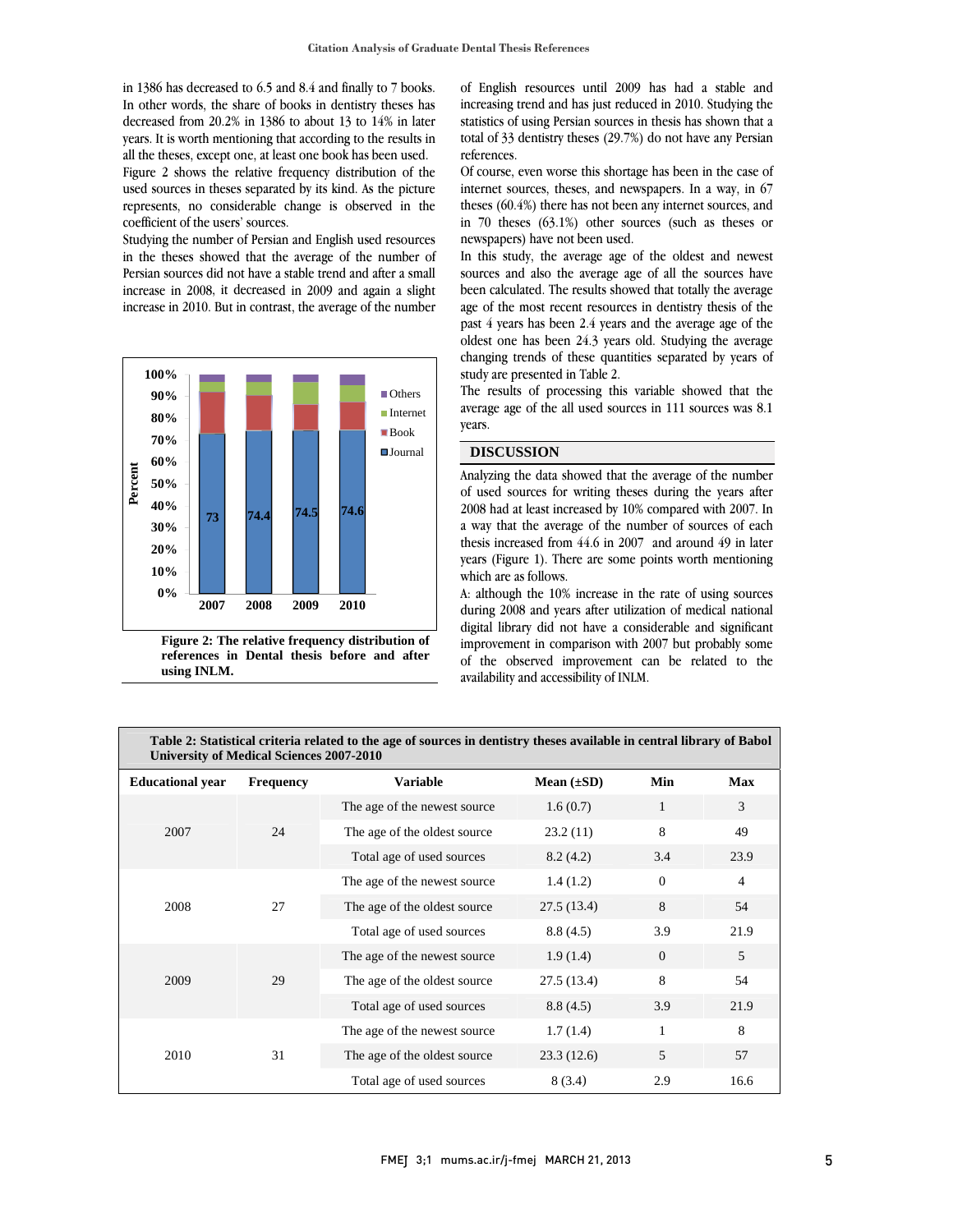B: as the results showed (Table 1), the average of using sources in second and third years of utilization of INLM has had a similar increase as the first year (10%) and we haven't faced a considerable improvement in suing the sources. In the case of the last issue, it is worth mentioning that this pattern is different from the observed condition in medical students' thesis and in contrast with the group of dentists, the average of the resources used in medicine during these two following years has had a rather stable growth (9). Not having a stable growth in the utilization of resources in dentistry thesis can be related to several factors as follows.

1. According to the writers' experience and concerned authorities of INLM has faced tangible shortcomings in the general dental courses especially those in the assisting level during the previous years.

2. The ups and downs of the utilization of INLM during the past years especially last year which have been accompanied with limitation or temporary inaccessibility for a few months.

Naturally, the other reasons can be mentioned in this case as well. For example in another study by authors with regard to using INLM in Babol University of Medical Sciences, the familiarity of faculty members and other users of university with data bases available in INLM has been less than older and more accessible data bases such as Pub Med (10). The reason of this could somehow be related to the limiter time of utilization of INLM compared with older data bases or users having been used to using data bases being accessible though Internet.

Studying the status of the utilization of journals by showing considerable changes in the number of references, expresses an improvement in using journals during the years of utilization of INLM compared to the year before that. The average number of journals used has changes from 34.2 for each thesis in 2007 to 38.7 in 2008 (by 13% increase compared to the previous year) and then 40 sources in 2009 (4% increase compared to 2008 and 17% compared to 2007). But in 1389, this process has been stopped and to some extent decreased. Inaccessibility to digital sources during a few months in 2010 can be probably one of the main reasons of this issue. The results of the conducted study among medical students' thesis in the same time period have been similar to these results with few differences (9). As it has been mentioned in the introduction, the shortage of the time of intervention or unavailability of similar data has been the obstacle to compare the current condition with other studies.

It should be mentioned that the major part of references used has been the journals, and the condition reported by other researchers and with the current condition of medical students' thesis at Babol University of Medical Sciences match harmoniously (Figure 2). Cox (2008) conducted a study through bibliometrics citation method on dentistry students' thesis in Indiana University of the USA and reported a similar pattern (8). Or in Rashidi et al.'s study (2008) in the case of the condition of using resources in international articles published by Iranian researchers in the field of medicine, it has been mentioned that from 2002 to 2004, the journal format with 77.3% has been the highest used format and books with 18.7% got the second rank (11).

Studying the trend of increasing part of journals in all the references used has expressed an increase in this part compared to other sources and has changed from 77% in 1386 to 79% in 2008, and then to 82% in 2009.

This rate has been repeated in 2010 and journals have included 82% of the references. It seemed that if we did not encounter the problems of utilization of INLM in 2010 probably we would face higher percentage of the mentioned parts. In Siamian et al.'s study, using much higher parts of journals in theses even up to 95% has been reported (12).

 The results of the status of using books in dentistry students' thesis have showed that the rate of using such sources has decreased from 9 sources in 2007 to 6.5 in 2009. A constant decrease during these years, expresses the increasing role of journals compared with books in writing thesis or research reports. It is to say that such status has been reported in other studies as well (8 and 11-12).

Studying the trend of changing the mean age of used references from 2006 to 2008 with 8.2, 7.3, 8.8, and 8 years, respectively showed a neither increasing nor decreasing mode in the mentioned variable (Table 2). This condition has been repeated in the case of the average age of the newest and oldest used sources and expresses an intangible and neutral effect in the average of the mentioned amounts. According to the restriction of the positive changes in number, age and type of most used sources in dentistry in years before and after the utilization of INLM, it can be deducted that the effect of this factor has been little and statistically insignificant so far. Naturally, the limitation of participants (one faculty member for students) and limited time of the study (because of the limited time of intervention) are considered as effective factors on not giving generalization of the results. Of course, the impossibility of differentiation between electronic and nonelectronic articles used by students is another limitation of this study. Therefore, wider studies on more students and more Faculties of Dentistry and assessment of the method of using resources in dentistry residents are necessary. In order to have a much better selection of publications and data bases, and decision making strategies for better use of available resources, more studies are emphasized.

### **ACKNOWLEDGEMENT**

This study has been financially supported by Babol University of Medical Sciences (Code No. 9031820). The authors also thank Dr. Evangeline Foronda for proofreading the article.

#### **REFERENCES**

1. Yaminfirooz M, Mohamadi Firozjaei A. Iranian National Medical Digital Library: What should we do? Research on Information Science & Public Libraries. 2008; 54:115- 127. (Persian) 2. Olatokun WM, Makinde O. Citation analysis of dissertations submitted to the department of animal sciences, university of Ibadan, Nigeria. Anals of Library and